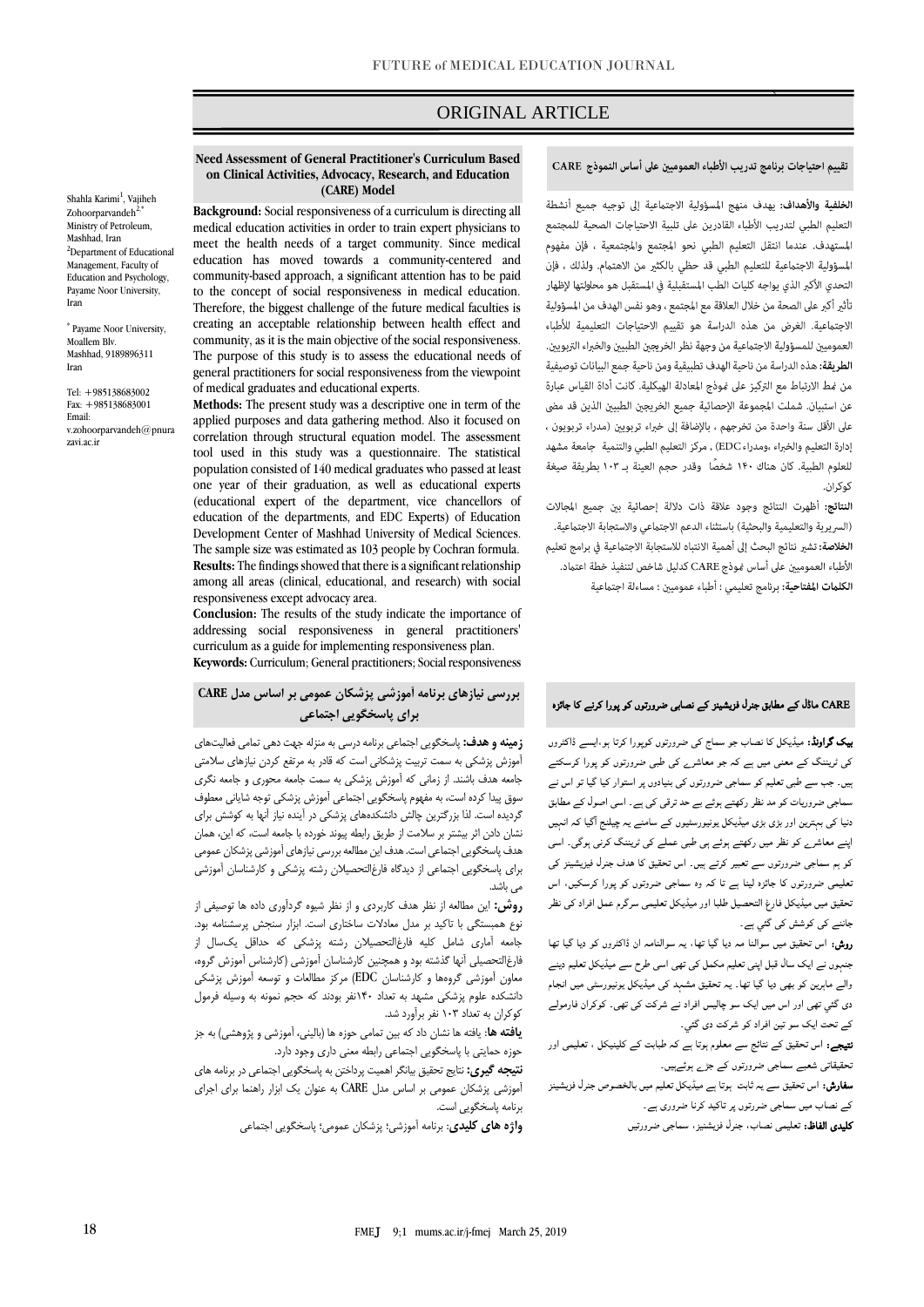#### **INTRODUCTION**

According to the 20-year outlook of the country, one of the five main perspectives of the year 2025 is achieving the first position of science and technology in the region. In this twenty-year vision, the characteristics of healthy Iranian society are described as follows: "Having health, well-being, food security, social security, equal opportunities, proper distribution of income, firm institution of the family, away from poverty, corruption, and benefiting from the favorable environment". The perspective of the health section within the fourth plan is to:

1. Provide, maintain, and promote the health of people in the community,

2. To meet the non-medical needs of people, and 3. To participate equally in supplying financial resources (1).

Studying and recognizing educational needs is a prerequisite for a successful education system. The missing link of need assessment in Iran's health and medical education planning system, as compared to developed countries, threatens the results of educational programs seriously (2). Usually, there is a mismatch between the expectations of a medical graduate as well as the abilities and capabilities acquired in his training program; so it is reasonable to apply proper need assessment to provide an effective curriculum (3). In other words, the first step in designing each program is identifying the needs. Without a proper need assessment, it is not possible to adjust the objectives of the curriculum properly, allocate the necessary resources, and provide the appropriate views and methods to address those needs  $(4)$ . For social responsiveness of the curriculum, community needs must be identified first, and then the current and future changes of the society should be identified and predicted. So, it will be necessary to determine the required competencies of physicians and to develop curriculum and educational goals for physicians. Finally, the evaluation of the effectiveness of the designed curriculum is essential for achieving the objectives of the social responsiveness (5).

Social responsiveness which is considered as a social issue and affects human health dates back to the time of Hippocrates (6). This long history is not surprising at all, because social responsiveness affecting human health is at the core of medical care and has been emphasized in all schools, including the Iranian-Islamic school. (7). From the time of their establishment, medical schools around the world have always been trying to train physicians to meet the needs of people and to reduce their sufferings. Graduates from these schools have always endeavored to solve the problems of the human community and have had a brilliant effect on people's health. Unfortunately with disappearance of the epidemiology of diseases and the presence of poor and rich social classes inside a country, as well as between different countries, and the increased professionalization and the high prices of medical services around the world, these programs should adapt these changes (8). Because of these specific revisions in advanced as well as developing societies, a new concept has been put forward here as the Responsive Medical Schools for the community (9-10). Numerous studies on recently graduated physicians in the

United Kingdom showed that there has been lack of skills among physicians. The deficiency signs in the social responsiveness of the curriculum can be the lack of knowledge, lack of appropriateness of attitudes and skills of physicians to the needs of society; however, it has been observed that the lack of attention to social responsiveness in the training of physicians has led to the inability of physicians in providing services to the community, which in turn reduces their self-esteem and increases their anxiety in the early years of practice (5). On the other hand, modern developments of medical education are inevitably progressing forward and encourage medical schools to reevaluate their curricula to ensure the quality of graduates and qualify them with the defined standards. Social responsiveness which is an important fact of a credible global curriculum and global credibility now becomes an important goal for many medical schools (11). In Iran, for some time, the agenda of reforming medical education programs has been proposed and investigated; however, the actions taken are more suitable for conducting cross-sectional examinations such as pre-internship and admissions of residents (12) than following just practical purposes. However, numerous studies confirm that today's classroom knowledge cannot enhance the social responsibility of practitioners (13-17).

In fact, responsive medical education must move from its lowest level (responsibility) to the highest level (responsiveness). This means that faculties lead educational, research and service activities to address health needs based on the community's priority. They design their curriculum and their clinical teaching practices so that students may face the health challenges in an early and continuous way, so they will be able to cope with health problems. This level of responsiveness overlaps with the concept of professionalism, in which a physician is committed to the community, the medical profession, and the patients (18). While the concept of social responsiveness is widely used, the term "social responsiveness" is used for social justice and is considered as an inevitable and indisputable event, while at the same time it increasingly remains obscure in meaning and concept, so the criteria for reflection are necessary to clarify the multiple meaning of social accountability (19).

In this research, using Clinical Activities, Advocacy, Research, and Education (CARE model), consisting of four major areas, educational activities for social responsiveness in the general medical education curriculum which plays and important role in creating a social responsiveness culture in faculties, are defined.

In fact, CARE is a model for social responsiveness that consists of four main components: clinical activities, advocacy, research, and education programs.

**Clinical:** Includes identifying signs of initial problems and responding to changes in community needs, and overcoming access barriers.

**Advocacy:** Includes speaking on behalf of covered people while considering ignored situations, and working with partners and policymakers to enhance the vision of a patientbased care system.

**Research**: Refers to curiosity-driven and responds to real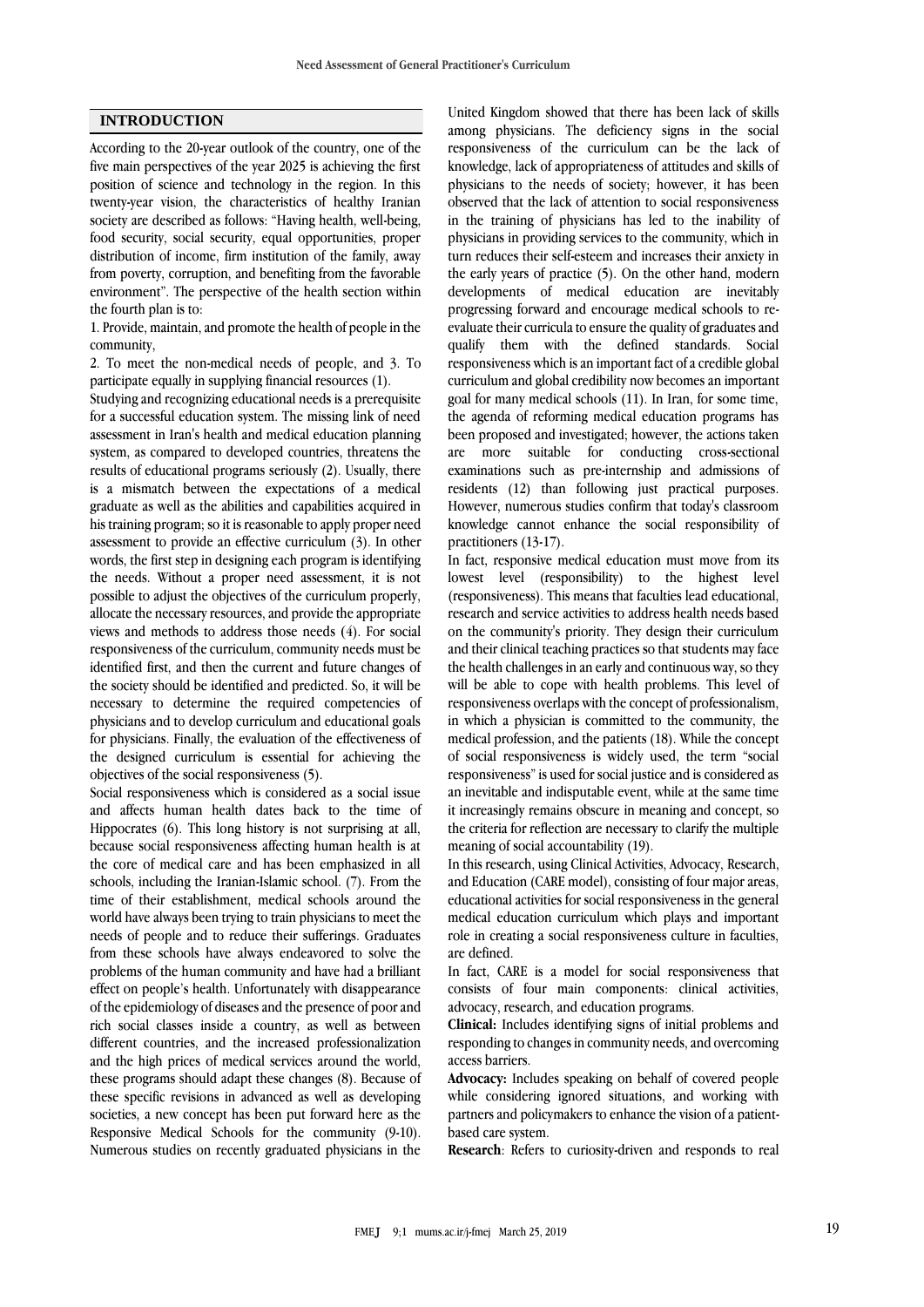needs, leading to evidence-based performance and qualified cares.

**Education:** Educational and teaching models provide community-based responses. These are opportunities for learning services and integrating social responsiveness in practical training and continuous learning throughout the active life of a physician (20).

In the studies conducted by other researchers, no research has focused solely on the educational needs assessment in the field of social responsiveness based on the CARE model in Iran. Therefore, performing research in this field is necessary.

#### **METHODS**

In terms of applied purpose and data gathering method, this is a descriptive study of correlation type with an emphasis on structural equation model. The population of this study included all medical graduates who had at least one year of their graduation passed, as well as educational experts (educational expert of the department, vice chancellors of education of the departments, and EDC Experts) of Education Development Center of Mashhad University of Medical Sciences  $(N=140)$ . Non-random purposive sampling method was used. According to Cochran formula, 103 people were selected as the sample size. The experts were from Mashhad University of Medical Sciences (24 people), faculty members of medicine (25 people), and physicians working in the healthcare system (51 people) all of them worked in health centers. The data gathering tool was a researcher-made questionnaire. In the first step, in order to identify the four components of the CARE model and its constituting factors, after the complete study of theoretical foundations and the history of related research, interviewing method was used. Faculty members and researchers who worked on the research topic were identified and, to the possible extent, their views were gained through a semi-structured interview. At this stage, the interviewees were asked to submit a questionnaire on the proportionality of the indicators and factors extracted from the literature. After the proposed modifications, the questionnaire was compiled by the interviewing group based on four components of clinical activities, advocacy, research, and education, and 38 indices. The confidence coefficient was calculated using Cronbach's alpha method to determine reliability of the questionnaire and a coefficient of 0.85 was obtained. This indicates that the final questionnaire is reliable. To confirm the factor structure of the measure scale(Validity Determination), a confirmatory

factor analysis method was used based on the Amos software. For this purpose, a confirmatory factor analysis was performed for each of the components in the research tool. Each of the components and statistical attributes associated with them are shown in Table 1.

Although there are several statistics on the Amos output, RMSEA and CFI statistics are often criticized, because they are less affected by sample size. The root mean square error of approximation (RMSEA) varies between zero and one and the closer it approaches zero, the better fitting of the model. As can be seen in Table (1), this statistic is acceptable for components of the research model. Another one is the root mean square residual (RMR). When RMR is about 0.05, it indicates that it fits the model. The value of this statistic on the components of the research model shows that fitting the model is acceptable. Another statistic is the Goodness of Fit Index (GFI), which varies between zero and one, and the closer to zero indicating a better fit of the model. In this regard, the components of the model also represent the optimal fit of the model. Finally, the comparative fit index (CFI) varies between zero and one, and the larger the amount, the better fit the model. In the studied structures, the value of this statistic indicates the optimal fit of the model under study. According to the results of the confirmatory factor analysis, the questionnaire had a high validity. After validation, the questionnaire was distributed by the researcher in different days. In order to attract the participation of people, they were provided with explanations regarding the purpose of completing the questionnaire and mentioning the ethics in the questionnaire, including the confidentiality of the information and the fact that the questionnaires would be anonymous.

## **RESULTS**

The distribution of the statistical population based on gender and age shows that among male participants, 36% are experts, 22% are faculty members, and 16% are general practitioners. Among female participants, 13% are faculty members, and 13% are physicians. The age data also indicates that the average age is 50.5 years for experts, 44.4 years old for faculty members and 44.1 years for general practitioners.

The results of the hypothesis test are presented in the following table according to the t-statistic and path coefficient and the significant level.

Based on the results of table 2, the relationship between educational needs in the field of clinical activities for social

| Table 1. Statistical characteristics and statistical indices of verifiable factor analysis of research tool components |            |      |      |              |
|------------------------------------------------------------------------------------------------------------------------|------------|------|------|--------------|
| <b>Component</b>                                                                                                       | <b>RMR</b> | GFI  | CFI  | <b>RMSEA</b> |
| <b>Clinical Activities</b>                                                                                             | 0.07       | 0.90 | .086 | 0.6          |
| <b>Advocacy Programs</b>                                                                                               | 0.06       | 0.93 | 0.91 | 0.6          |
| Research                                                                                                               | 0.05       | 0.91 | 0.90 | 0.7          |
| Education                                                                                                              | 0.02       | 0.94 | 0.98 | 0.04         |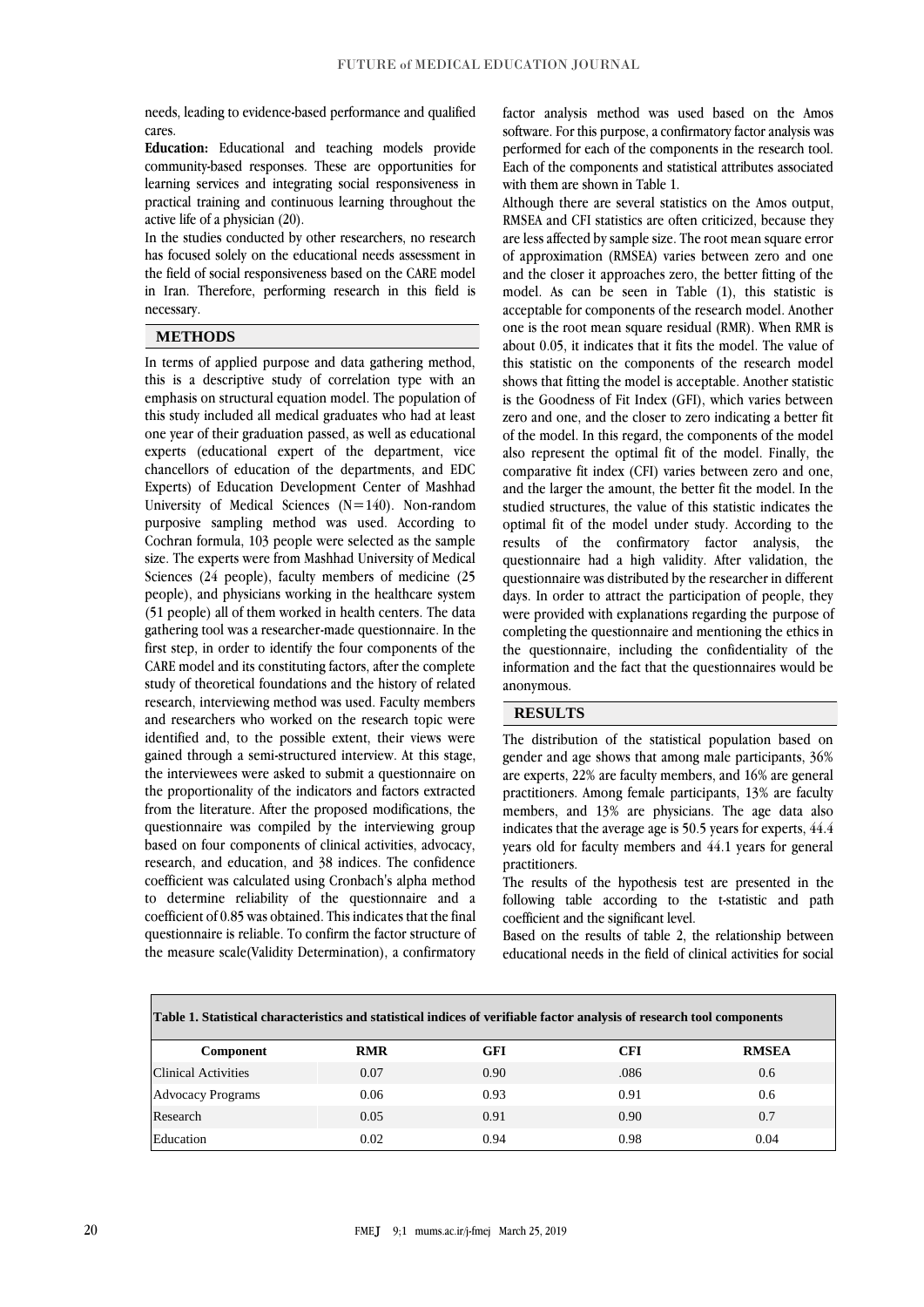| Table 2. Path coefficients and significant level |          |                         |                                               |
|--------------------------------------------------|----------|-------------------------|-----------------------------------------------|
| <b>Significance Level</b>                        | t Values | <b>Path Coefficient</b> | Path                                          |
| 0.00                                             | 3.87     | 0.93                    | Social Responsiveness $\rightarrow$ Education |
| 0.02                                             | 5.21     | 0.75                    | Social Responsiveness $\rightarrow$ Clinical  |
| 0.03                                             | 3.76     | 0.44                    | Social Responsiveness $\rightarrow$ Research  |
| 0.59                                             | 1.01     | 0.12                    | Social Responsiveness $\rightarrow$ Advocacy  |

responsiveness in the general medical education curriculum of the medical school is significant and the path coefficient is 0.75. There is a significant relationship between educational needs in the area of research for social responsiveness in the general medical curriculum of the medical school with a significance level of 0.01 and the path coefficient is 0.44. There is a significant relationship between educational needs in the field of educational activities for social responsiveness in the general medical curriculum of the medical school, with a significance level of zero (less than 5%) and its path coefficient is 0.93. However, there was not a significant

relationship between the educational needs in the area of advocacy programs in the general medical school curriculum so the educational need in the area of advocacy of the model was eliminated.

After analyzing the measurement model, the structural model was studied. In path analysis, relations between variables flow in one direction and are considered as distinct paths. The concept of path analysis is best illustrated by its major feature, the path diagram that reveals potential causal links between variables. Figures 1 and 2 illustrate structural equation modeling and path diagram patterns of the research model.



**Figure 1. Conceptual fitted model in standard estimation mode**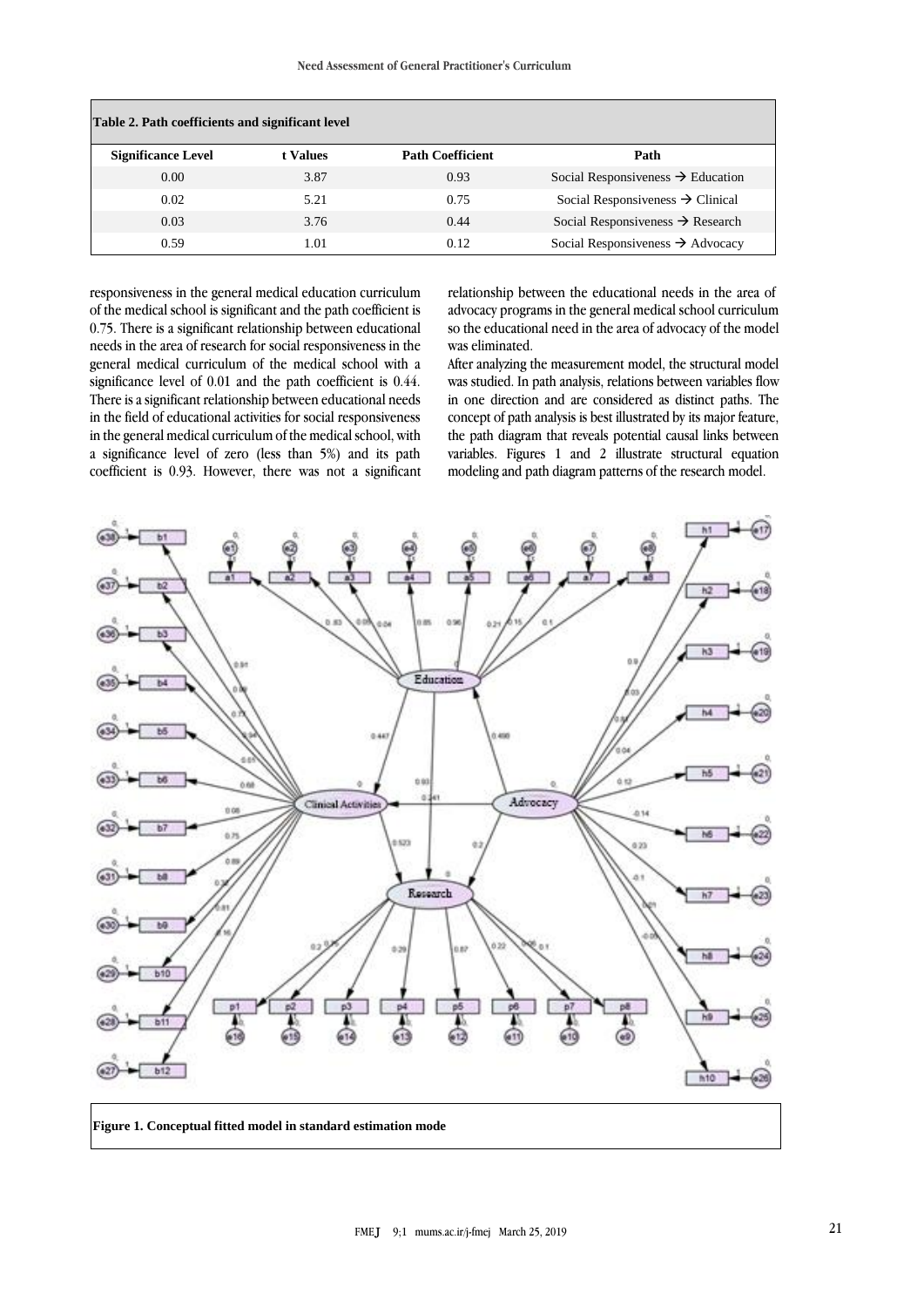

**Figure 2. Conceptual fitted model fitted in the meaningful mode of the parameters**

In table 3, the values of each fit indices related to independent and dependent variables are mentioned. The indices are positive and larger than zero.

In Table 4, the relationship between the research components and their tests is mentioned. To confirm or reject them, the Student's t-Test statistic was used.

## **DISCUSSION**

This study aimed to determine the needs of the general medicine curriculum for social responsiveness based on the CARE model in Mashhad Medical School in order to improve the curriculum.

The relationship between educational needs in the field of clinical activities for social responsiveness in the general medicine curriculum of the medical school was significant with regard to the significance level of zero (less than 5%). The relationship between clinical or practical skills with social responsiveness shows that the more students actively engage in practical skills, the more effective they will be as professional physicians after their graduation. But we must know that clinical skill is a necessary condition, not a sufficient one.

| Table 3. CV Com and CV Red Indices |               |               |  |
|------------------------------------|---------------|---------------|--|
| Variable                           | <b>CV Com</b> | <b>CV Red</b> |  |
| Research                           | 0.225         | 0.219         |  |
| Education                          | 0.263         | 0.26          |  |
| Clinical                           | 0.248         | 0.260         |  |
| Advocacy                           | 0.282         | 0.014         |  |

There was a significant relationship between educational needs in the area of social responsiveness research in the general medicine curriculum of the medical school with a significance level of 0.01 (which is less than 5%). This shows that higher education in the Ministry of Health tries to train a practitioner with a specialist view of medical science before graduation. The culture of exploration has a special place in the health system. The need for physician exploration morale is necessary. Due to the rapid growth of technology and the emergence of new diseases in the developing world, as well as, the creation of resistance in the supply of bacteria and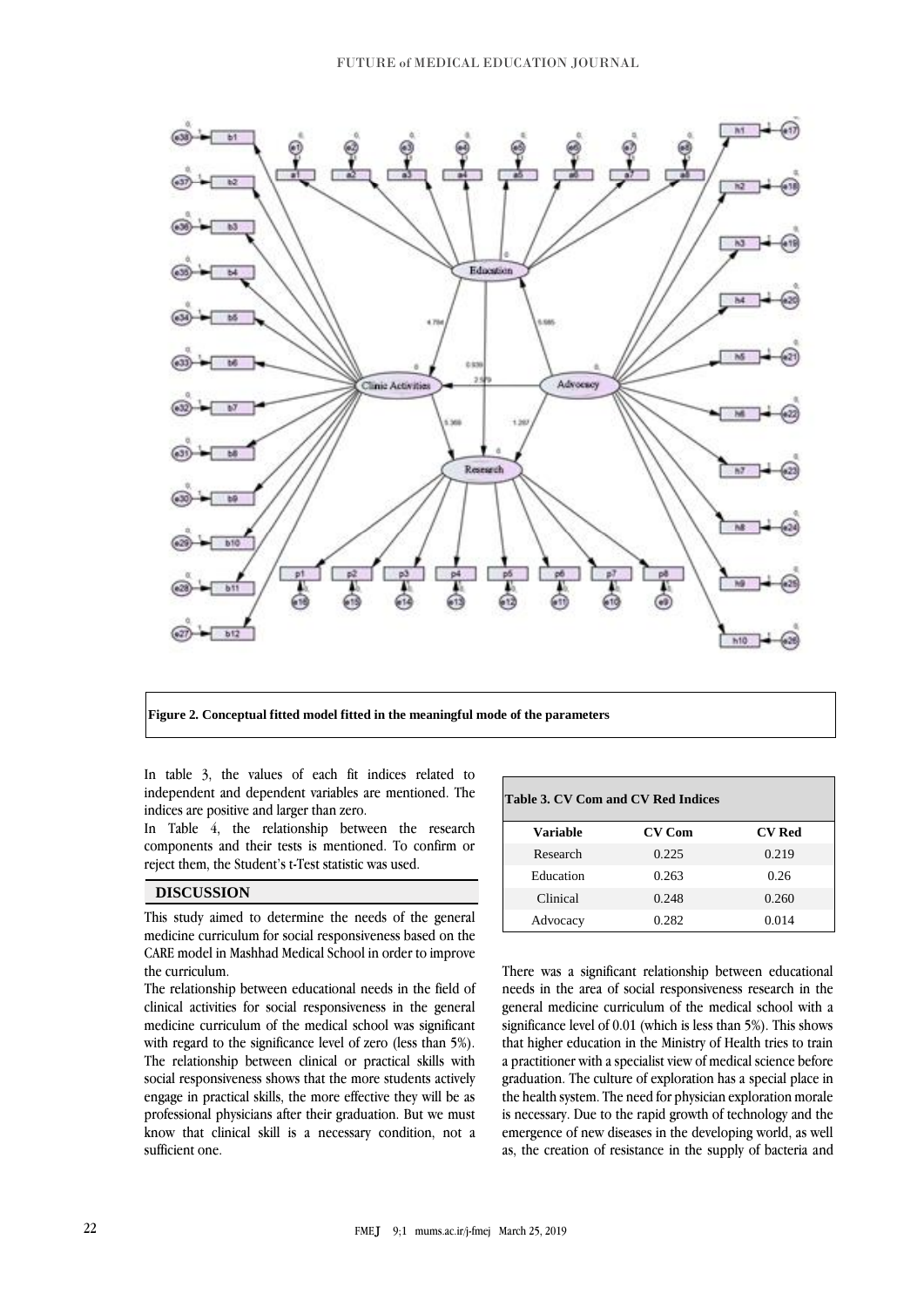| Table 4. Regression coefficient and significance of the relationship between education and research component |                                    |                               |      |           |
|---------------------------------------------------------------------------------------------------------------|------------------------------------|-------------------------------|------|-----------|
| <b>Hypothesis</b>                                                                                             | <b>Direct Rout</b>                 | <b>Regression Coefficient</b> |      | Result    |
|                                                                                                               | Education $\rightarrow$ Research   | 0.93                          | 3.87 | Rejected  |
| $\overline{c}$                                                                                                | Advocacy $\rightarrow$ Research    | 0.20                          | 1.28 | Rejected  |
| 3                                                                                                             | Clinical $\rightarrow$ Research    | 0.52                          | 5.36 | Confirmed |
| 4                                                                                                             | Educational $\rightarrow$ Clinical | 0.44                          | 4.78 | Confirmed |
| 5                                                                                                             | Advocacy $\rightarrow$ Educational | 0.49                          | 5.68 | Confirmed |
| 6                                                                                                             | Advocacy $\rightarrow$ Clinical    | 0.24                          | 2.57 | Confirmed |

germs based on the well-known principle of Darwinism (the more compatible remains), medicine can respond to its own community if the spirit of discovery has already been learned. The promotion of the spirit of exploration and the resolution of new challenges and crises should be taught to a physician

There was a significant relationship between educational needs in the field of educational activities for social responsiveness in the general medicine curriculum of the medical school, with a significant level of zero (less than 5%). The University of Medical Sciences has a duty to inspire this important principle in the field of education for its graduates, since graduating as a physician should not make physicians away from educational environments. They have to consider themselves to be in need of modern science in medicine, as every moment a new disease is discovered and new treatments are presented. For example, physicians who have been employed in specific centers for a long time, do not feel any need to improve the new therapeutic ways so that they can cure their patients based on the newest medicinal ways. Due to the stability of their working condition and job stability, as well as lack of legal considerations, they gradually become fossilized in their educated community. Since there is no supervising institution to control the work of these experienced physicians they do not practice based on state-of-the-art science. A physician should know that, when practicing medicine, he needs to apply the modern medical science in order to be able to respond to the community.

There was no significant correlation between educational needs in the area of social support programs in the general medicine curriculum of the medical school, so the educational needs in the area of advocacy were eliminated from the model. This question was not confirmed, and can be attributed to the unwillingness of physicians to participate in groups and social challenges, to serve in deprived areas, or to participate in NGO groups, which shows that physicians are not committed to the Hippocratic Oath. After graduation, most physicians are willing to serve in good weather conditions and in prosperous city regions; however, if a group of physicians decide to work in underserved areas or environments, it will be presented as a news title in newspapers. This spiritual willingness must exist in all physicians in order to solve the health problems of the community. It is thought that if the Hippocratic Oath is adhered to, this problem will dim. The solution to this problem is a stronger, more practical and targeted training in the field of medical ethics at medical universities. We hope that the Hippocratic Oath won't be just a symbol, and more volunteer groups emerge to respond to our society more efficiently. Policymakers and educational planners must understand that the health of each member of the society is closely related to the health of the whole society.

#### **Ethical considerations**

Ethical issues (Including plagiarism, informed consent, misconduct, data fabrication and/or falsification, double publication and/or submission, redundancy, etc.) have been completely observed by the authors.

#### **ACKNOWLEDGEMENT**

The authors of the article need to be sincerely grateful to all the professors who have been involved in the design process, the determination of the validity and reliability of the research tool.

#### **Financial Support**

This study is based on the master's thesis of the first author at Payame Noor University under number 11296.

**Conflict of Interest**: The authors declare that they have no competing interests.

### **REFERENCES**

before graduation.

| 1. Entezari Y, Mahjob H. Analysis of the    | assessment. 2008; 49-70. Persian.                                                 | Persian.                                     |
|---------------------------------------------|-----------------------------------------------------------------------------------|----------------------------------------------|
| development of knowledge economy of Iran    | 3. Bazrafkan L, Kajori G, Dehghan H, 5. Yamani N,                                 | Fakhari<br>М.<br>Social                      |
| in 1404, based on the document 20-years     | Amini M, Saber M, Abbasi K. 10 steps in                                           | in medical<br>accountability<br>education    |
| outlook document for Islamic Republic of    | curriculum planning. Shiraz: Irsa Press,                                          | curriculum: barriers and strategies. Iranian |
| Iran. Strategy for Culture 2013; 24: 65-97. | 2008.                                                                             | Education<br>Medical<br>οf<br>Journal        |
| Persian.                                    | Shams M, Soleiman Ekhtiari Y, Pariani 2014;13(12):1082-98. Persian.<br>4.         |                                              |
|                                             | 2. Yarmohammadian MH, Bahrami S. A. Basic skills for behavior modification in 6.  | Woollard RF. Caring for a common             |
|                                             | Health care organizations and educational health. Tehran: Mehr Matin Press, 2014. | social<br>future: medical<br>schools'        |
|                                             |                                                                                   |                                              |